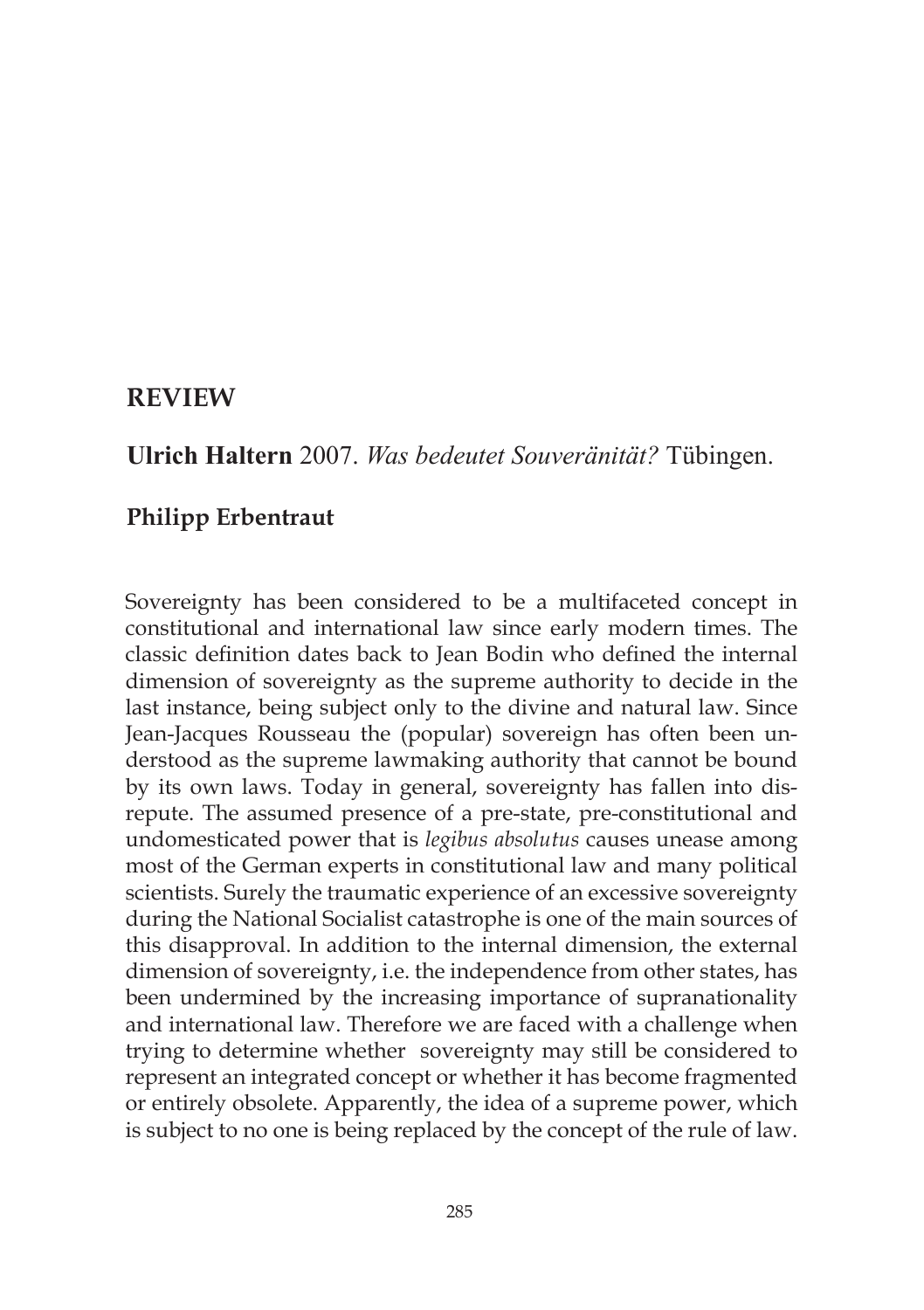## **REVIEW**

Either sovereignty or human rights – a golden mean seems to be difficult to determine.

In his new book *Was bedeutet Souveränität?* the Hanoverian constitutional lawyer Ulrich Haltern follows an entirely different approach. From his point of view sovereignty is far from being an anachronistic concept that has fulfilled its historic mission, but rather remains a key concept to describe the political und social reality. According to the author, it is naive to believe that politics can be entirely replaced with law. He considers such futile hope to be the blind spot of the liberal project. In order to underline his claim, he calls the reader's attention to the paradox that the more polished the international law has become during the last 100 years, the more violent state practices have become. Whereas the Hague Convention distinguishes between combatants and non-combatants, the states wage total wars, arm themselves with nuclear weapons and threaten the civilian population with unprecedented brutality. Despite all efforts to overcome the anarchic Hobbesian state of nature by committing the states to law, the ones who make politics are willing to undermine law enforcement, causing politics to remain violent in part. Issues of power cannot be translated one-to-one into questions of moral. Thus the idealistic belief in progress concerning international law seems to be one big illusion.

Haltern holds the view that the genealogy of the concept of sovereignty is causally linked to the current state of affairs. He argues that the idea of a supreme authority is more ancient than the enlightened differentiation between state and church. Consequentially, the religious dimension of the concept has to be taken into account. He thus explicitly refers to the political theology of the German Weimar Republic by Carl Schmitt, who attempted to use theological contents in order to legitimate certain anti-liberal and rightwing political actions. According to Schmitt all significant concepts of modern politics are secularized versions of older theological concepts – he thus considers secular sovereignty to be a copy of God's spiritual world government. Haltern believes that this religious tradition is still relevant. Whereas the predominant position – so the argument runs – is only based on a functional interpretation, the revival of political theology illustrates the symbolic meaning of state sovereignty (Ernst Cassirer). Sovereignty is an idea, not a fact, and as such it has a meaning. Hence, Haltern asks "What does sovereignty imply?", rather than asking "What is sovereignty?".The precarious normativity of international law is not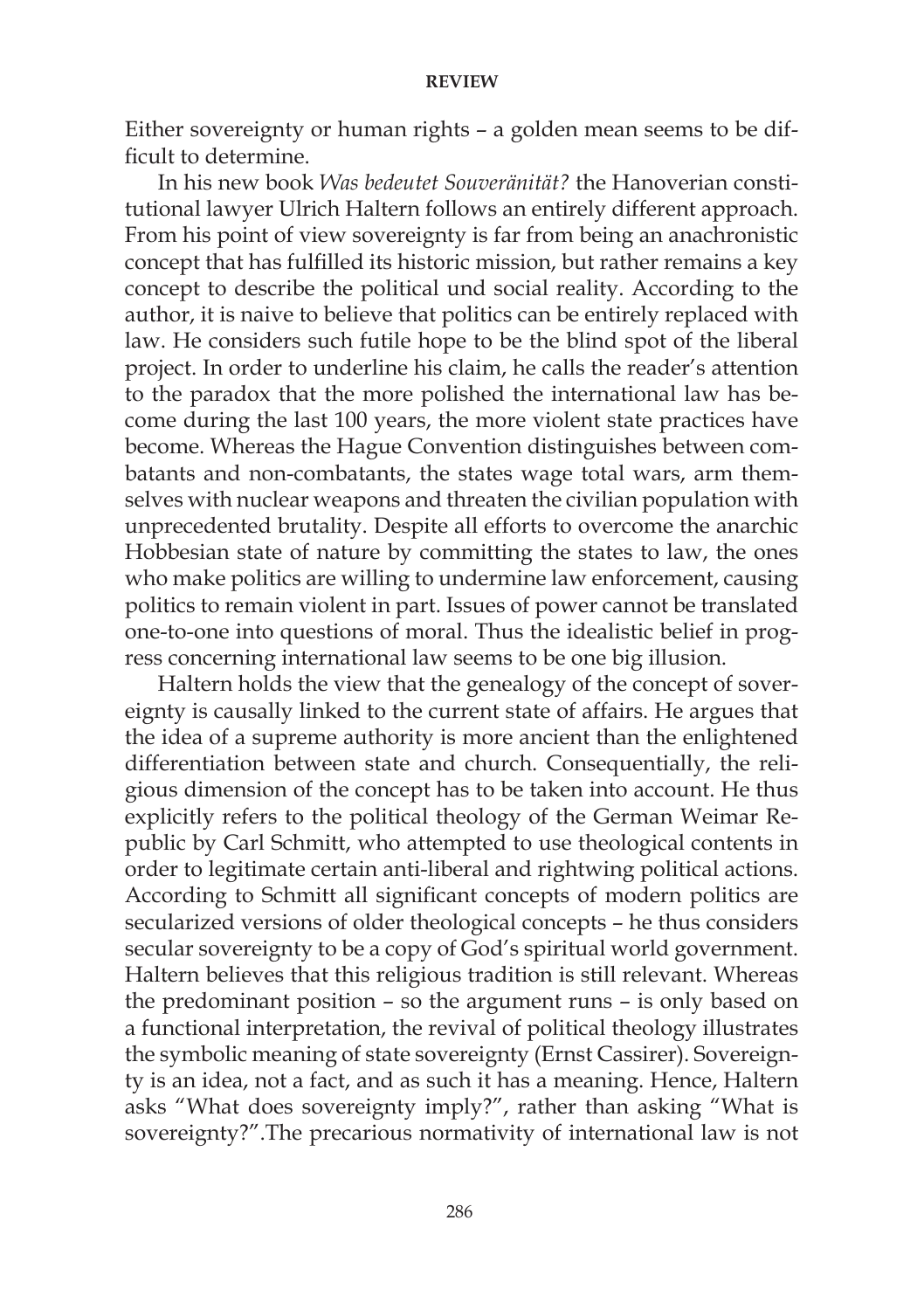only a result of its insufficient authority, but also a consequence of its symbolic deficits.

The author refers to the work by Giorgio Agamben and Ernst Kantorowicz when stating that both the monarchic and the popular sovereign still embody the old holiness in current politics. Since everyone who is part of this eternal and holy *body politick* gets the chance to overcome his personal finiteness symbolically, the state as the upholder of sovereignty has the authority to make heavy demands on the citizens to the extreme of life and death. At the same time he offers ultimate values that make the people accept the demands as legitimate. In the past, the king embodied the state. Today, the popular sovereign embodies the essence of the state. Thus, according to Haltern, the ancient Christian willingness to make sacrifices (cp. Abraham and Isaac) has passed onto the popular sovereign's national state. Thus, an attack on the state also implies an attack on the civilian population, which makes the distinction between combatants and non-combatants counter-intuitive - a brutal, but nevertheless conclusive logic which any state and terrorist supposedly are aware of.

The reference to this symbolic dimension of politics clearly outlines the relation between power and law in the concept of sovereignty. In this respect – taking Haltern by his word – every state has to represent a kind of religious denomination following the example of the Catholic Church. In a strict sense this is not about secularization, but sacralization of the state. However, this idea of political identity, the so-called *Catholic sovereignty*, was strongly criticized in Protestant countries, especially in Germany, where the representatives of the liberal project of rational discourse were distrustful of any kind of sacredness in the political realm. Haltern claims that a kind of anaemic constitutional patriotism focusing on the content of the constitution nowadays constitutes the centre of politics instead of the inexpressible, which is beyond the text. He admits that this kind of so-called *Protestant sovereignty* which seeks to pacify the violent core of politics suited Germany after the Second World War, but it has apparently lost its persuasiveness.

Haltern expects immediate consequences in the field of international relations. Thus, from his point of view the conflict between Germany and the USA after 9/11 and connected with Gulf War results from the fact that the United States' interpretation of politics is still based on a non-reformed Catholic understanding of sovereignty,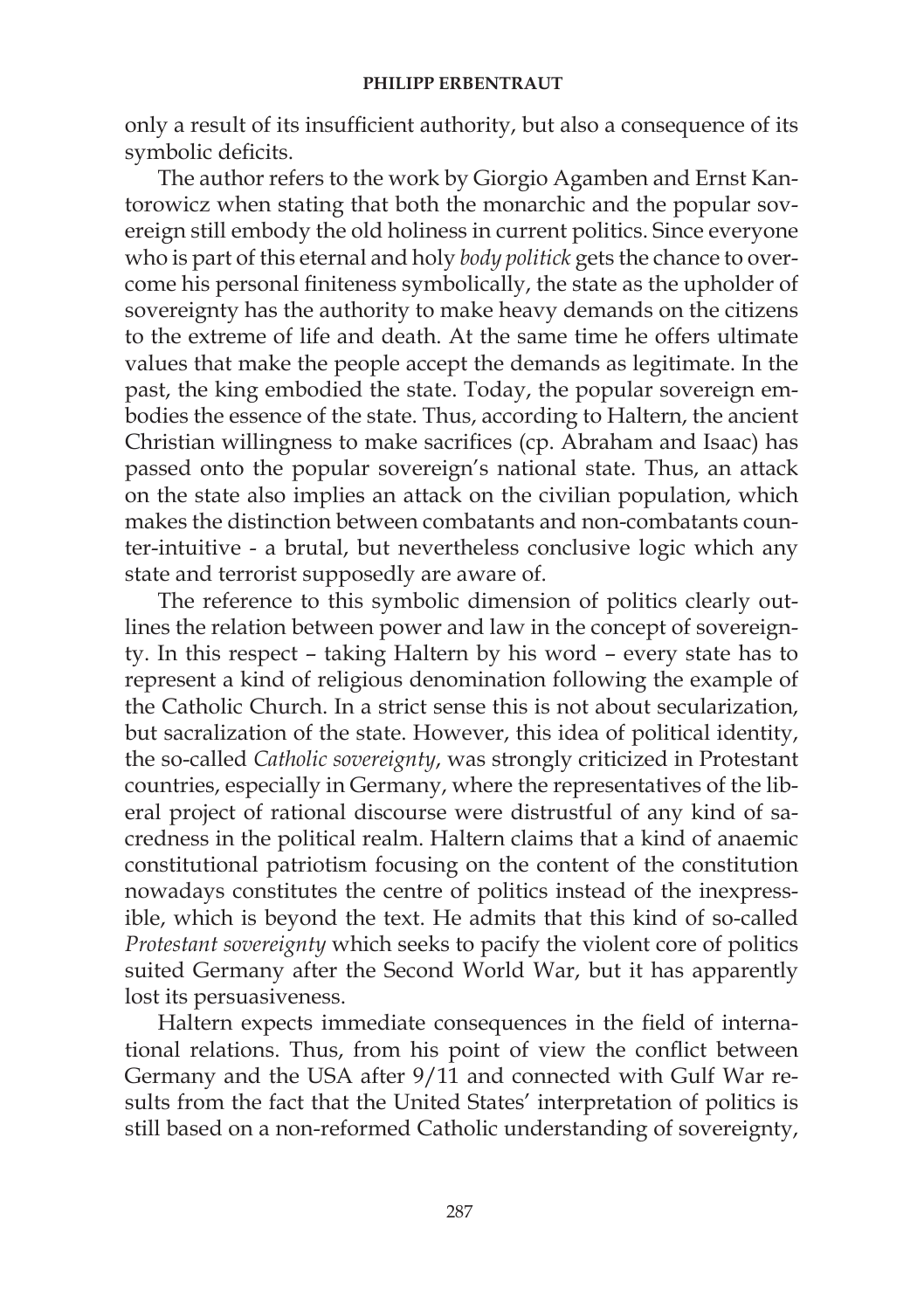## **REVIEW**

which provides easy access to the mystic rituals of violence and sacrifice, whereas Germany too optimistically relies on overcoming the friend-enemy-dichotomy by using non-hierarchical communication. According to Haltern this incompetence to understand the Catholic idea of politics causes us to wrongly believe that there is no longer a difference between the logic of national and supranational law.

Ulrich Haltern has written an interesting, comprehensible and intellectually stimulating book that impresses by both its brilliant style and the originality of its ideas. The genealogical distinction between Catholic and Protestant sovereignty is new and considerably contributes to the debate on sovereignty. His comments on the paradoxes that go along with international law are just as astute, for example when he describes the fact that increasing violence in state practices simultaneously occurs with the refinement of law. Furthermore he correctly questions a development that weakens the concept of sovereignty at the cost of a growing interdependency between the states. Actually the external dimension of sovereignty was merely thought to be an assurance against the non-interference in the states' domestic affairs. Nowadays things appear to develop contradictory to this principle. It comes as a surprise that of all people a jurist calls attention to a process that might lead to a hegemony of law over politics. One may agree with Haltern when he argues that politics cannot be entirely substituted by law. There may be questions that call for political – or should we say sovereign – decisions. But why should this more or less technical necessity be related to a religious dimension?

Historically the idea of sovereignty made political compromises possible by simply excluding religious questions of truth. Good examples for this pacifying and overall successful strategy are the Peace of Augsburg and the Peace of Westphalia. Compared to this background, Haltern's approach seems to be a theoretical step backwards, even more so, he appears to support a highly dubious and dangerous agenda of theological reinforcement in the realm of politics. The text does not contain any reference to the problem of how politics, which are based on concepts such as belief, violence, death, sacrifice or holiness could be moderated in a way that the programme of mystic – or even erotic – identity of the state and its citizens does not end up in a physical and ethical disaster. The author should have taken a firm stand with regard to this question, because it is very obvious that he clearly prefers the Catholic kind of sovereignty. Haltern repu-